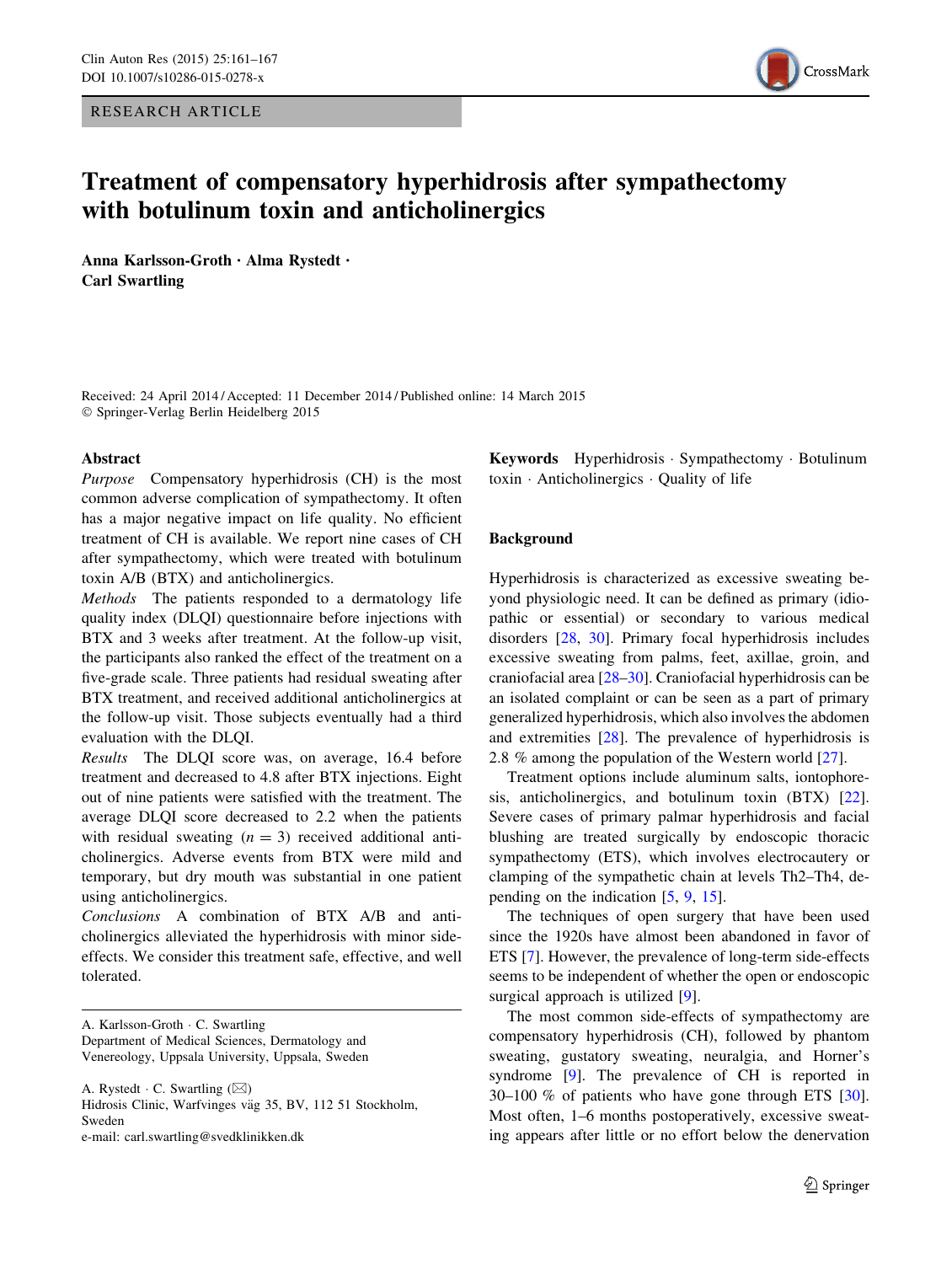zone, especially on the abdomen [\[9](#page-5-0)]. One in four patients who developed late sequelae after sympathectomy considered it disabling and worse than the condition (palmar hyperhidrosis) before surgery [[9\]](#page-5-0).

A major problem in the treatment of CH is that patients typically have large areas with excessive sweating which limit the use of BTX type A. However, BTX type B has a greater affinity for sudomotor fibers and alleviates excessive sweating from large areas in relatively small doses  $[1, 6, 23, 1]$  $[1, 6, 23, 1]$  $[1, 6, 23, 1]$  $[1, 6, 23, 1]$  $[1, 6, 23, 1]$  $[1, 6, 23, 1]$ [24](#page-5-0)]. Both BTX type A and B block the presynaptic release of acetylcholine and cotransmitters by destroying different key enzymes in the nerve end-terminals [[10\]](#page-5-0). Another option in the treatment of hyperhidrosis over large areas is the use of anticholinergics, which block the nerve impulse post-synapse at the muscarinic receptor on the sweat gland [\[13](#page-5-0)].

The aim of this open prospective study was to investigate life quality before and after injections with BTX alone or in combination with anticholinergics.

# Patients and methods

## Patients

Nine consecutively included patients, aged 36–69 years, 6 male and 3 female, with CH after sympathectomy, being followed at the Sweat Clinic of Sophiahemmet, Stockholm, between the 1st of September to the 31st of October 2009, participated in the study. Exclusion criteria were neuromuscular diseases, pregnancy, lactation, and previous treatment of CH with BTX and/or anticholinergics. However, none of the patients with CH after sympathectomy were excluded.

The patients had, on average, suffered 16 (12–21) years from CH post-sympathectomy. The indications of sympathectomy were facial blushing  $(n = 1)$ , facial blushing and palmar hyperhidrosis  $(n = 1)$ , palmar hyperhidrosis  $(n = 4)$ , palmar and axillary hyperhidrosis  $(n = 1)$ , and axillary hyperhidrosis  $(n = 2)$ .

Eight out of nine patients had suffered from primary hyperhidrosis or facial blushing since childhood. Four of eight patients with hyperhidrosis had a family history.

Before sympathectomy, all patients with primary hyperhidrosis from the axillae and palms had tried aluminum chloride; two had tried iontophoresis; and one had tried anticholinergics. However, none had tried BTX. One patient (no. 6) had, in another clinic, been treated with Dysport<sup>®</sup> (Ipsen Limited, Slough, UK) for axillary hyperhidrosis (primary focal) after the sympathectomy.

The most common triggering factors for CH were stress, physical activity, and heat. Other contributing factors were certain foods and beverages, and pressure from weight bearing areas.

As shown in Table [1](#page-2-0), hyperhidrosis at different locations in combination was common. The most common complaint was excessive sweating from the trunk (see Fig. [1](#page-2-0)).

The study was approved by the Swedish regional ethics committee in Stockholm and informed consent was collected from all patients.

# Methods

The primary objective of this study was to evaluate the clinical effect (change in life quality) of BTX in CH approximately 3 weeks post-treatment. The secondary objectives were to investigate the clinical effect of additional anticholinergics in patients with insufficient response to BTX alone, as well as the safety of these treatments. The primary end-point was the difference in total dermatology life quality index (DLQI) score before and approximately 3 weeks after treatment [\[8](#page-5-0), [11\]](#page-5-0). The secondary end-points were the score of the global assessment of therapy [[18\]](#page-5-0) and the frequency of adverse events.

The patients answered the Swedish translation of the DLQI questionnaire before receiving injections with Xeomin<sup>®</sup> (Merz Pharma GmbH & Co. KGaA, Frankfurt/ Main, Germany) and/or NeuroBloc<sup>®</sup>/Myobloc<sup>®</sup> (Eisai Limited, Hatfield, United Kingdom/Solstice Neurosciences, LLC, Louisville, USA) and at the follow-up visit approximately 3 weeks after the treatment. At the followup visit all of the patients also ranked the effect on the fivegrade scale global assessment of therapy:  $1 =$  no effect at all;  $2 =$  slight, but insufficient reduction of sweating;  $3 =$  moderate, but insufficient reduction of sweating;  $4 =$  marked reduction, residual sweating acceptable; and  $5 =$  sweating disappeared completely.

Patients with insufficient treatment response to BTX received additional treatment with Oxybutynin (Mylan Inc. Morgantown, USA) 5 mg taken 1–3 times per day. These patients answered the DLQI questionnaire a third time, 2 weeks after the addition of Oxybutynin and 5 weeks after the initial injections of BTX (when the maximum effect of the BTX treatment was still expected to be sustained).

At each follow-up, any adverse events were recorded. Three years after the first treatment, a review of the participants medical records was performed, as well as a telephone interview to evaluate the long-term results.

#### Injection procedure

Before the injections, the patients had to rank the hyperhidrotic areas from most to least troublesome, in order to prioritize local treatment of the worst areas, when the total affected area was too large to be completely treated with BTX. Large areas, such as the trunk, were injected with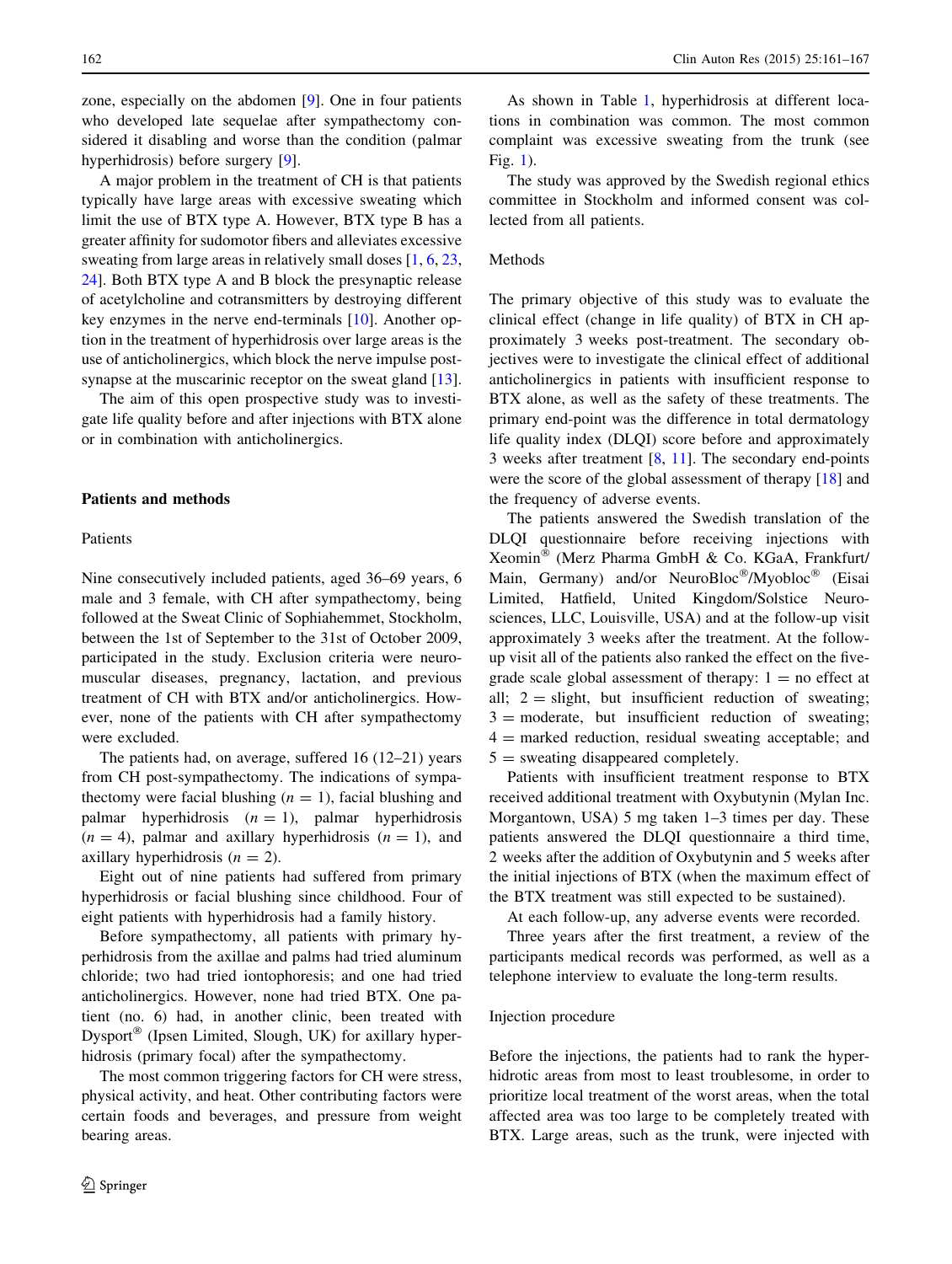<span id="page-2-0"></span>

| Patient | Age<br>(years) | <b>Sex</b> | Indication of<br>sympathectomy | Location of compensatory hyperhidrosis due to sympathectomy                                                                                                                                                 | Location and doses at the<br>first BTX treatment       |
|---------|----------------|------------|--------------------------------|-------------------------------------------------------------------------------------------------------------------------------------------------------------------------------------------------------------|--------------------------------------------------------|
| 1       | 40             | Female     | Palms facial<br>blushing       | The trunk (at the level of the axillae and down to the hip, T3–T12),<br>groins, the back of the thighs and knees, shins and feet (the soles, in<br>between the toes and dorsum of the foot up to the ankle) | Trunk: 1250 U<br>neurobloc/myobloc                     |
| 2       | 36             | Male       | Palms                          | Palms, feet, axillae, and back                                                                                                                                                                              | Palms: 240 U xeomin and<br>250 U neurobloc/<br>myobloc |
|         |                |            |                                |                                                                                                                                                                                                             | Trunk: 1000 U<br>neurobloc/myobloc                     |
| 3       | 43             | Male       | Palms                          | Chest and back at the level of the axillae and down to the hip (T3–<br>T12)                                                                                                                                 | Trunk: 2375 U<br>neurobloc/myobloc                     |
| 4       | 69             | Male       | Axillae                        | Axillae, chest and back at the level of the axillae and down to the hip<br>$(T3-T12)$ , groins, legs and feet                                                                                               | Trunk: 2500 U<br>neurobloc/myobloc                     |
|         |                |            |                                |                                                                                                                                                                                                             | Axillae: 750 U<br>neurobloc/myobloc                    |
| 5       | 54             | Male       | Facial blushing                | Axillae, chest and back at the level of the axillae and down to the<br>umbilical $(T3-T10)$                                                                                                                 | Trunk: 4000 U<br>neurobloc/myobloc                     |
| 6       | 48             | Female     | Axillae                        | Axillae, under the breasts, back (at the level of the axillae and<br>downwards), groins, back of the knees and feet (the soles, in<br>between the toes and dorsum of the foot up to the ankle)              | Axillae: 750 U<br>neurobloc/myobloc                    |
|         |                |            |                                |                                                                                                                                                                                                             | Soles: 310 U xeomin                                    |
|         |                |            |                                |                                                                                                                                                                                                             | Trunk: 80 U xeomin                                     |
| 7       | 36             | Male       | Palms                          | Palms and feet (the soles, in between the toes and dorsum of the foot<br>up to the ankle)                                                                                                                   | Soles: 280 U xeomin                                    |
| 8       | 56             | Female     | Palms                          | Chest and back at the level of the axillae and down to the hip (T3–<br>T12)                                                                                                                                 | Trunk: 3375 U<br>neurobloc/myobloc                     |
| 9       | 45             | Male       | Axillae palms                  | Chest and back at the level of the axillae and down to the hip (T3–<br>T12) and the front of the thighs, knees, and shins                                                                                   | Trunk: 4000 U<br>neurobloc/myobloc                     |

The trunk was the most commonly reported area exhibiting compensatory hyperhidrosis in the study. Four patients (no. 2, 4, 6, and 7) still suffer from hyperhidrosis from the areas on which they originally underwent surgery



Fig. 1 Compensatory hyperhidrosis of the trunk. This was the most common hyperhidrotic area reported by the patients. The dark red areas shows punctum maximum of the hyperhidrosis

NeuroBloc/Myobloc, while small areas, such as feet and palms, were injected with Xeomin; total doses and treated locations are described in Table 1. NeuroBloc/Myobloc 250 U/ml, was given every 15 mm with 7.5 U at each spot and Xeomin 20 U/ml, was given every 15 mm with 1.5 U per injection. To avoid muscle weakness from the palms, NeuroBloc/Myobloc 250 U/ml was injected every 15 mm over the thenar eminence with 7.5 U per injection. All injections were given intradermally with a 0.3-ml syringe and a  $0.33 \times 12$ -ml needle (Omnican, Braun, Belgium).

#### Anesthesia

Bilateral intravenous regional anesthesia with low tourniquet at the wrists or ankles with prilocaine (Citanest<sup>®</sup>, 5 mg/ ml, AstraZeneca), 0.4 mg per kg, was used to treat palmoplantar hyperhidrosis [[2\]](#page-5-0). One patient initially preferred nerve block of the ulnar and median nerves at the wrists with mepivacaine (Carbocaine® 10 mg/ml, AstraZeneca), 5 ml at each nerve. The axillae were injected without anesthesia. The trunk was injected after anesthesia with alfentanil (Rapifen<sup>®</sup>, 0.5 mg/ml, Janssen) 1–4 ml intravenously.

#### Statistical analyses

Descriptive statistics were used and calculations were performed in Microsoft Excel.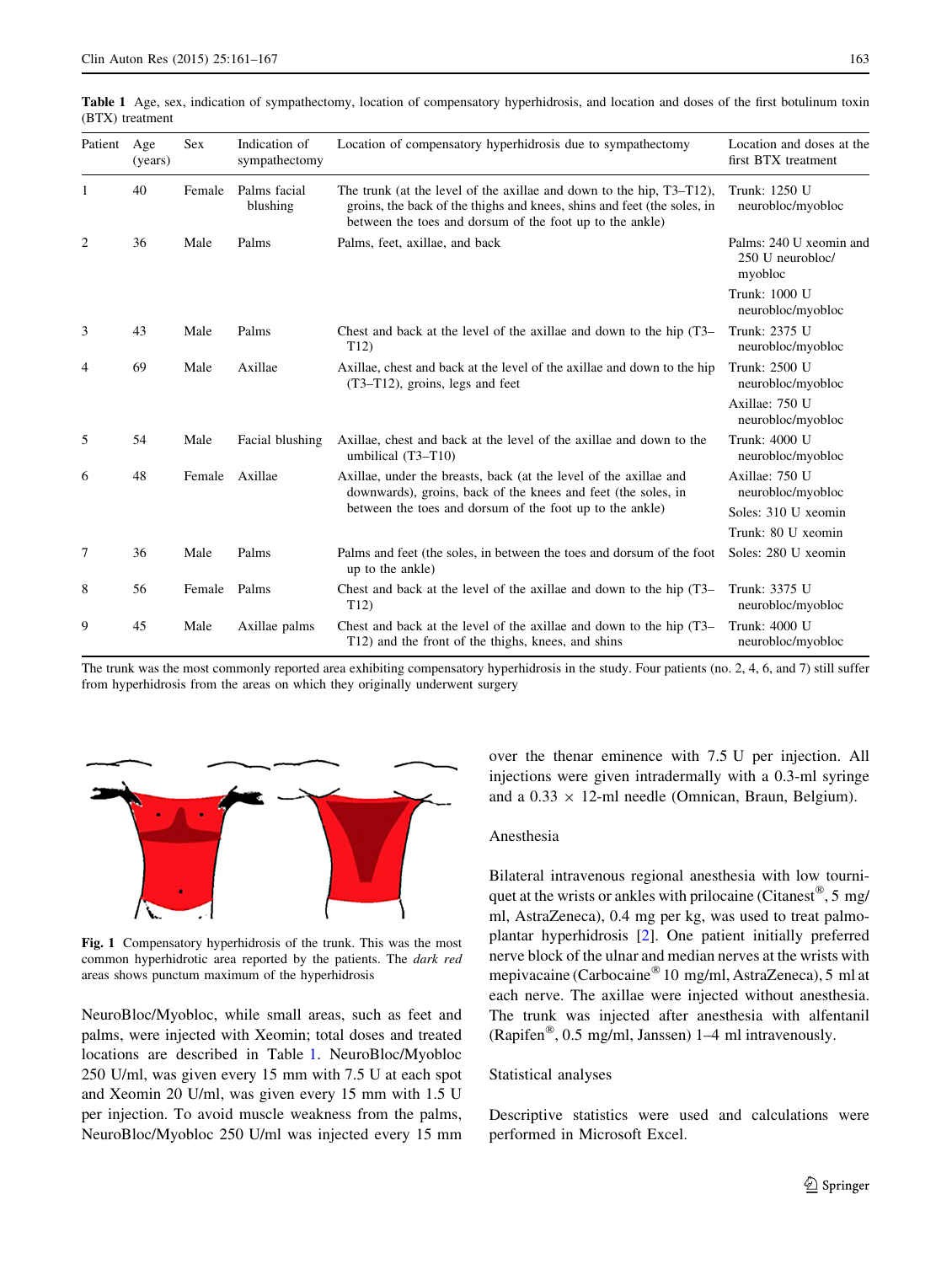## Results

The DLQI score was, collectively, 16.4 (8–23) before treatment and 4.8 (0–15) at the follow-up, on average 21 days after the injections. However, three patients still had high DLQI scores: patient number 4 (score = 11) , patient number 8 (score  $= 15$ ), and patient number 9 (score  $= 8$ ). Therefore, they received additional treatment with Oxybutynin. The three patients who answered the DLQI questionnaire a third time (2 weeks after the addition of the anticholinergic agent) and had the following score series: patient number 4 scores =  $23-11-1$ ; patient number 8 scores = 14-15-10; and patient number 9 scores = 19-8-0. The average DLQI score for the whole group decreased to 2.2 (0–10) when patients with residual sweating received additional anticholinergics (see Fig. 2).

With respect to the global assessment of therapy, eight of nine patients were satisfied, ranked as a 4 or 5, after the first treatment with BTX. Four patients assessed the effect as ''sweating disappeared completely'' while four other patients assessed the effect as ''marked reduction, residual sweating acceptable''. One patient assessed the effect as ''moderate, but insufficient reduction of sweating''.

Reported adverse events at the follow-up visits included the following: moderate dry mouth  $(n = 3)$ ; sensation of warmth without fever  $(n = 1)$ ; fatigue, dizziness, and metal taste in the mouth during the 2 weeks after treatment  $(n = 1)$ ; dry feet  $(n = 1)$ ; and compensatory sweating  $(n = 1)$ . Dry mouth was a more prominent adverse event using oxbutynin, which led patient number 4 to change to another anticholinergic agent, tolterodin, which was accepted with a satisfying effect.

Table [2](#page-4-0) shows the adverse events reported during the study visits in detail and also the long-term results captured from the medical records and the telephone interviews. No tachyphylaxis was observed after repeated treatments with BTX. The effect duration was, on average, 3.6 (1–6) months based on the long-term data.

164 Clin Auton Res (2015) 25:161–167

#### **Discussion**

CH is a life-long problem in most patients who have gone through sympathectomy, independent of open or endoscopic approach [[9\]](#page-5-0), and nearly 14 % regret the surgery [\[25](#page-5-0)]. Our study confirms that CH is a major handicap with high pretreatment scores of DLQI. Furthermore, our study clearly shows that CH can effectively be treated with BTX alone or in combination with Oxybutynin with high positive impact on patient's life quality, reducing high scores of DLQI to normal in 8 of 9 patients. Adverse events were moderate and temporary.

The patients reported CH from the trunk, below the denervation zone, and most prominently under the breast and along the spine of the back. These areas of the trunk are the most important to treat with local BTX injections. An iodine–starch test can be performed prior to injections, but is impractical and unnecessary, because the area of hyperhidrosis is clearly visible. However, before administering injections it is advisable to encourage the patient to do light exercise, such as walking up or down stairs, in order to elicit the area of hyperhidrosis. Other important areas of CH are the groin, buttocks, and feet. These areas are typically affected by primary focal hyperhidrosis, however, sweating from these locations becomes more severe after surgery, which was shown in the study population. In general, the hyperhidrotic areas in CH follow the lines of primary hyperhidrosis, but the margins are widened. When injecting BTX into feet, it is important to treat both the plantar as well as the dorsal areas because the pattern of hyperhidrosis changes after surgery (see Fig. [3](#page-4-0)).

Most studies on BTX are performed on muscles and  $\alpha$ motor neurons with divergent effects from different brands of BTX. When treating muscular disorders, 1 U of Xeomin or Botox® (Allergan Inc, Irvine, CA, USA) correspond to 50–100 U of Neurobloc/Myobloc [[3,](#page-5-0) [4,](#page-5-0) [12](#page-5-0), [17](#page-5-0)]. However, recent studies on sympathetic sudomotor neurons show that

Fig. 2 Change in dermatology life quality index (DLQI) score during the study. About 3 weeks after their first botulinum toxin (BTX) injection, the DLQI was normal in six out of nine patients. Patients no. 4, 8, and 9 received additional Oxybutynin at the follow-up visit, which normalized the values of the DLQI in patients no. 4 and 9. The effect on quality of life from BTX alone or in combination with Oxybutynin was remarkably positive in eight out of nine patients

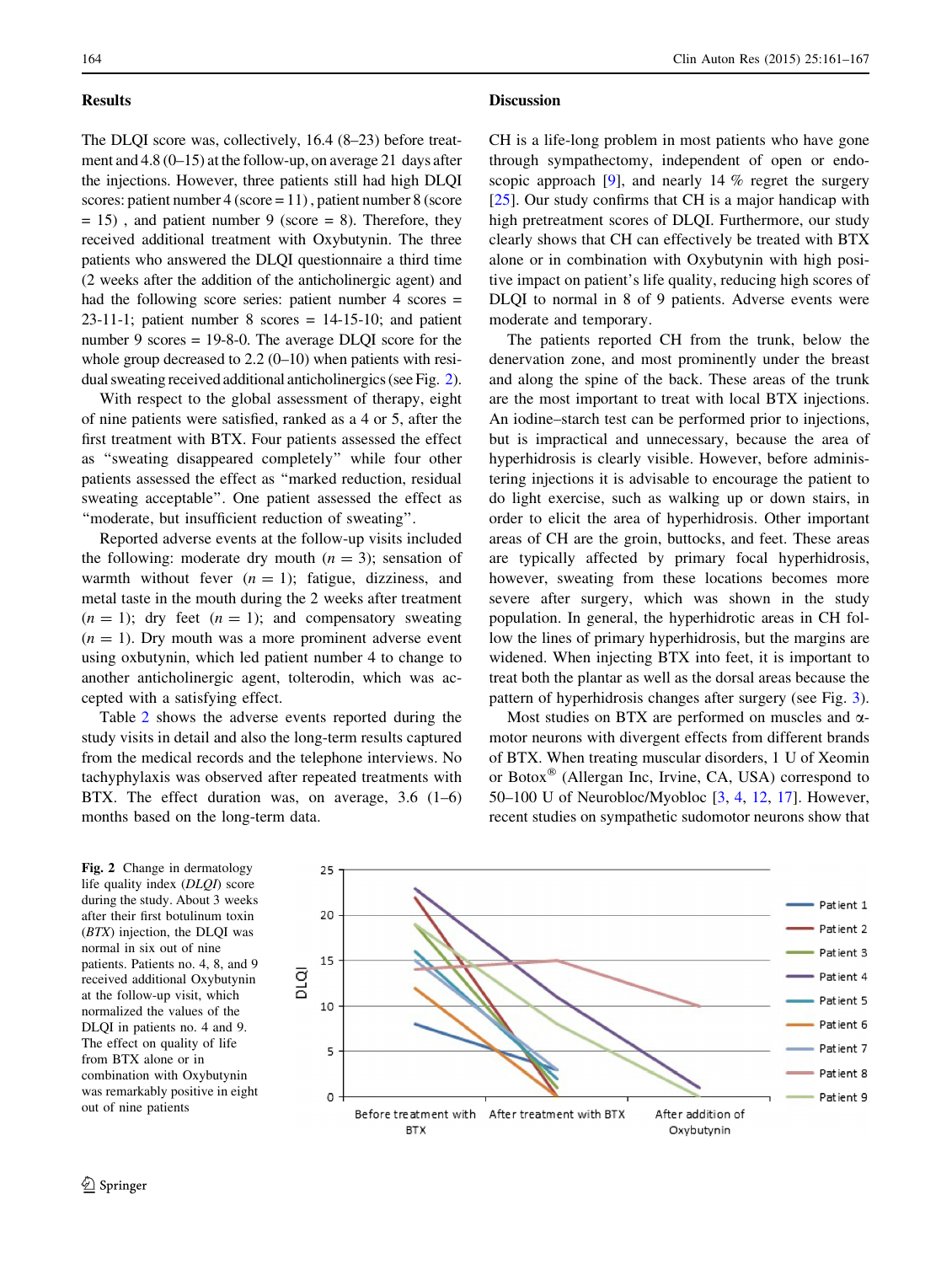| Patients       | No. of treatments<br>with BTX | Addition of<br>oxybutynin | (months) | Duration of effect of BTX Self-reported adverse events                                 |
|----------------|-------------------------------|---------------------------|----------|----------------------------------------------------------------------------------------|
|                | 2                             | No                        |          | None                                                                                   |
| $\overline{2}$ | 2                             | No                        | 3        | None                                                                                   |
| 3              | 5                             | No                        | 6        | BTX: slightly increased thirst, sensation of warmth without<br>fever                   |
| 4              | 4                             | Yes                       | 4        | Oxybutynin: dryness of the mouth                                                       |
| 5              | 3                             | No.                       | 3        | None                                                                                   |
| 6              | 8                             | Yes                       | 3        | BTX: fatigue, dizziness and metal taste in the mouth during<br>2 weeks after treatment |
|                |                               |                           |          | Oxybutynin: dryness of the mouth, dizziness                                            |
| 7              | 12                            | Yes                       | 3        | BTX: slightly increased thirst, dry feet                                               |
|                |                               |                           |          | Oxybutynin: dryness of the eyes and mouth                                              |
| 8              | 8                             | Yes                       | 4        | BTX: dryness of the mouth                                                              |
|                |                               |                           |          | Oxybutynin: dryness of the mouth and nonspecific rash in the<br>face                   |
| 9              | 8                             | Yes                       | 5        | BTX: increased hyperhidrosis in untreated areas, especially<br>the flank               |
|                |                               |                           |          | Oxybutynin: dryness of the eyes and mouth, diarrhea                                    |

<span id="page-4-0"></span>Table 2 Adverse events reported during the study visits, in the medical records, and at the telephone interviews 3 years after the first botulinum toxin (BTX) treatment

The adverse events were mild and did not interrupt further treatments. Dry mouth was common when using Oxybutynin. Despite local circumstances such as cost of BTX or distance to the physician, most patients had repeated BTX treatments during the following period of 3 years with effect duration of 3.6 months on average

BTX A and BTX B have a similar anhidrotic effect with ratios of 1:1–2 when similar concentrations are used [[23,](#page-5-0) [24](#page-5-0)]. It therefore seems that BTX B has a weaker effect on a-motor neurons and muscles compared to autonomic sympathetic sudomotor neurons and sweat glands. This discrepancy of effect on cholinergic, somatic, and autonomic fibers can conveniently be used when treating multiple areas of hyperhidrosis, for example CH. In general, BTX A seems to have a longer anhidrotic effect than BTX B at the group level [[1,](#page-5-0) [14,](#page-5-0) [23](#page-5-0)], but not necessarily at the individual level. To achieve as long of an effect as possible without systemic side-effects, BTX A was used in small areas such as the feet, and BTX B was used in large areas such as the trunk in the study population. Oxybutynin



Fig. 3 Illustrative pictures of the difference between primary focal and secondary compensatory hyperhidrosis of the feet. In primary hyperhidrosis of the feet the typical pattern of the affected area is in the shape of a ballerina shoe. Sympathectomy often worsens an already existing primary hyperhidrosis, and widens the area, which results in a pattern of socks

has more systemic side-effects than local BTX injections, and therefore, we chose BTX for the most bothersome areas of hyperhidrosis. For six out of nine patients this treatment regimen normalized the DLQI scores. When also adding Oxybutynin to the treatment of three patients still having high DLQI scores after BTX injections, eight out of nine were satisfied, with normalized scores.

BTX acts presynaptically and Oxybutynin acts postsynaptically at the sudomotor synapse—the addition of Oxybutynin seems to strengthen and prolong the effect of BTX, while also working at non-injected areas. Oxybutynin is a modern anticholinergic agent that acts on muscarinic receptors type 1 and 3  $[20]$  $[20]$ , both present in the sweat glands [\[16](#page-5-0)]. The drug has shown good anhidrotic effect in focal hyperhidrosis [[31\]](#page-6-0), but seems to be more suitable in general hyperhidrosis and as a complement to potentiate and prolong the effect of BTX.

The patients in the study were intolerant to stress and even more so to warmth, and they suffered from excessive sweating during everyday activities such as walking, dealing with a stressful situation, or being in a very warm room. Their clothes, underwear, and shoes became wet and uncomfortable, leading to a social stigma. The pretreatment DLQI value of 16.4 in our study indicates a severely negatively affected life quality [\[11](#page-5-0)] and is similar to DLQI scores in patients with severe psoriasis using biologic drugs [\[26](#page-5-0)].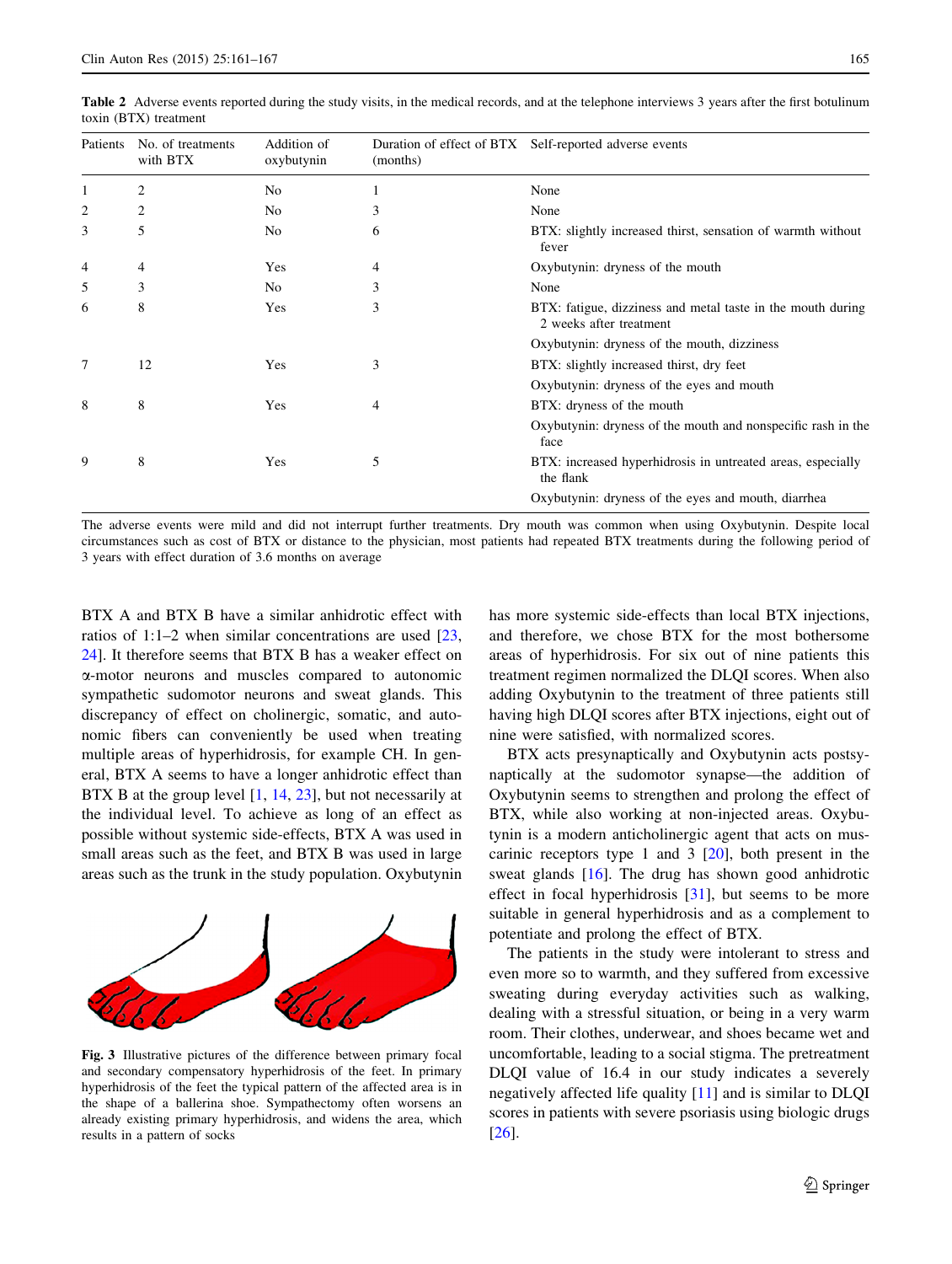<span id="page-5-0"></span>The profession has already abandoned ETS for axillary hyperhidrosis due to its poor effect [21]. For palmar and craniofacial hyperhidrosis, we recommend all other anhidrotic treatments, including BTX and anticholinergics, before ETS. This is in congruence with the guidelines from The National Board of Health and Welfare [19].

### **Conclusions**

CH postsympathectomy is a severe physical and social problem that interferes with daily life, which can be alleviated with BTX alone or in combination with Oxybutynin.

Conflict of interest Carl Swartling is a shareholder in Hidroskliniken i Sverige AB. Alma Rystedt has received travel cost support in relation to conferences from Merz.

#### References

- 1. Birklein F, Eisenbarth G, Erbguth F, Winterholler M (2003) Botulinum toxin type B blocks sudomotor function effectively: a 6 month follow up. J Invest Dermatol 121:1312–1316
- 2. Bosdotter Enroth S, Rystedt A, Covaciu L, Hymnelius K, Rystedt E, Nyberg R, Naver H, Swartling C (2010) Bilateral forearm intravenous regional anesthesia with prilocaine for botulinum toxin treatment of palmar hyperhidrosis. J Am Acad Dermatol 63:466–474
- 3. Brashear A, Lew MF, Dykstra DD, Comella CL, Factor SA, Rodnitzky RL, Trosch R, Singer C, Brin MF, Murray JJ, Wallace JD, Willmer-Hulme A, Koller M (1999) Safety and efficacy of NeuroBloc (botulinum toxin type B) in type A-responsive cervical dystonia. Neurology 53:1439–1446
- 4. Brin MF, Lew MF, Adler CH, Comella CL, Factor SA, Jankovic J, O'Brien C, Murray JJ, Wallace JD, Willmer-Hulme A, Koller M (1999) Safety and efficacy of NeuroBloc (botulinum toxin type B) in type A-resistant cervical dystonia. Neurology 53:1431–1438
- 5. Cramer MN, Jay O (2012) Compensatory hyperhidrosis following thoracic sympathectomy: a biophysical rationale. Am J Physiol Regul Integr Comp Physiol 302:R352–R356
- 6. Dressler D, Adib Saberi F, Benecke R (2002) Botulinum toxin type B for treatment of axillar hyperhidrosis. J Neurol 249:1729–1732
- 7. Drott C, Claes G, Rex L, Dalman P, Gothberg G, Fahlen T (2001) Long-term effects after surgery for hand sweating and facial blushing. Patients are satisfied in spite of troublesome side-effects. Lakartidningen 98:1766–1772
- 8. Finlay AY, Khan GK (1994) Dermatology life quality index (DLQI)—a simple practical measure for routine clinical use. Clin Exp Dermatol 19:210–216
- 9. Furlan AD, Mailis A, Papagapiou M (2000) Are we paying a high price for surgical sympathectomy? A systematic literature review of late complications. J Pain Off J Am Pain Soc 1:245–257
- 10. Grumelli C, Verderio C, Pozzi D, Rossetto O, Montecucco C, Matteoli M (2005) Internalization and mechanism of action of clostridial toxins in neurons. Neurotoxicology 26:761–767
- 11. Hongbo Y, Thomas CL, Harrison MA, Salek MS, Finlay AY (2005) Translating the science of quality of life into practice: what do dermatology life quality index scores mean? J Invest Dermatol 125:659–664
- 12. Jost WH, Blumel J, Grafe S (2007) Botulinum neurotoxin type A free of complexing proteins (XEOMIN) in focal dystonia. Drugs 67:669–683
- 13. Kim WO, Kil HK, Yoon KB, Yoo JH (2010) Treatment of generalized hyperhidrosis with Oxybutynin in post-menopausal patients. Acta Dermato Venereologica 90:291–293
- 14. Kranz G, Paul A, Voller B, Posch M, Windischberger C, Auff E, Sycha T (2011) Long-term efficacy and respective potencies of botulinum toxin A and B: a randomized, double-blind study. Br J Dermatol 164:176–181
- 15. Krasna MJ (2008) Thoracoscopic sympathectomy: a standardized approach to therapy for hyperhidrosis. Ann Thorac Surg 85:S764–S767
- 16. Kurzen H, Berger H, Jager C, Hartschuh W, Naher H, Gratchev A, Goerdt S, Deichmann M (2004) Phenotypical and molecular profiling of the extraneuronal cholinergic system of the skin. J Invest Dermatol 123:937–949
- 17. Matarasso SL (2003) Comparison of botulinum toxin types A and B: a bilateral and double-blind randomized evaluation in the treatment of canthal rhytides. Dermatol Surg 29:7–13; discussion 13
- 18. Naver H, Swartling C, Aquilonius SM (2000) Palmar and axillary hyperhidrosis treated with botulinum toxin: 1-year clinical follow-up. Eur J Neurol 7:55–62
- 19. Raf L (2001) Postoperative complications are frequent after surgery for palmar sweating and facial redness. Effects of the treatment must be considered with regard to the risk of sideeffects. Lakartidningen 98:1764–1765
- 20. Reitz AB, Gupta SK, Huang Y, Parker MH, Ryan RR (2007) The preparation and human muscarinic receptor profiling of Oxybutynin and N-desethyloxybutynin enantiomers. Med Chem 3:543–545
- 21. Rex LO, Drott C, Claes G, Gothberg G, Dalman P (1998) The Boras experience of endoscopic thoracic sympathicotomy for palmar, axillary, facial hyperhidrosis and facial blushing. Eur J Surg 164(S1):23–26
- 22. Rodriguez PM, Freixinet JL, Hussein M, Valencia JM, Gil RM, Herrero J, Caballero-Hidalgo A (2008) Side effects, complications and outcome of thoracoscopic sympathectomy for palmar and axillary hyperhidrosis in 406 patients. Eur J Cardio Thorac Surg Off J Eur Assoc Cardio Thorac Surg 34:514–519
- 23. Rystedt A, Karlqvist M, Bertilsson M, Naver H, Swartling C (2013) Effect of botulinum toxin concentration on reduction in sweating: a randomized, double-blind study. Acta Dermato Venereologica 93:674–678
- 24. Rystedt A, Swartling C, Naver H (2008) Anhidrotic effect of intradermal injections of botulinum toxin: a comparison of different products and concentrations. Acta Dermato Venereologica 88:229–233
- 25. Smidfelt K, Drott C (2011) Late results of endoscopic thoracic sympathectomy for hyperhidrosis and facial blushing. Br J Surg 98:1719–1724
- 26. Smith CH, Anstey AV, Barker JN, Burden AD, Chalmers RJ, Chandler DA, Finlay AY, Griffiths CE, Jackson K, McHugh NJ, McKenna KE, Reynolds NJ, Ormerod AD (2009) British association of dermatologists guidelines for biologic interventions for psoriasis 2009. Br J Dermatol 161:987–1019
- 27. Strutton DR, Kowalski JW, Glaser DA, Stang PE (2004) US prevalence of hyperhidrosis and impact on individuals with axillary hyperhidrosis: results from a national survey. J Am Acad Dermatol 51:241–248
- 28. Swartling C, Brismar K, Aquilonius SM, Naver H, Rystedt A, Rosell K (2011) Hyperhidrosis—the silent handicap. Lakartidningen 108:2428–2432
- 29. Walling HW (2011) Clinical differentiation of primary from secondary hyperhidrosis. J Am Acad Dermatol 64:690–695